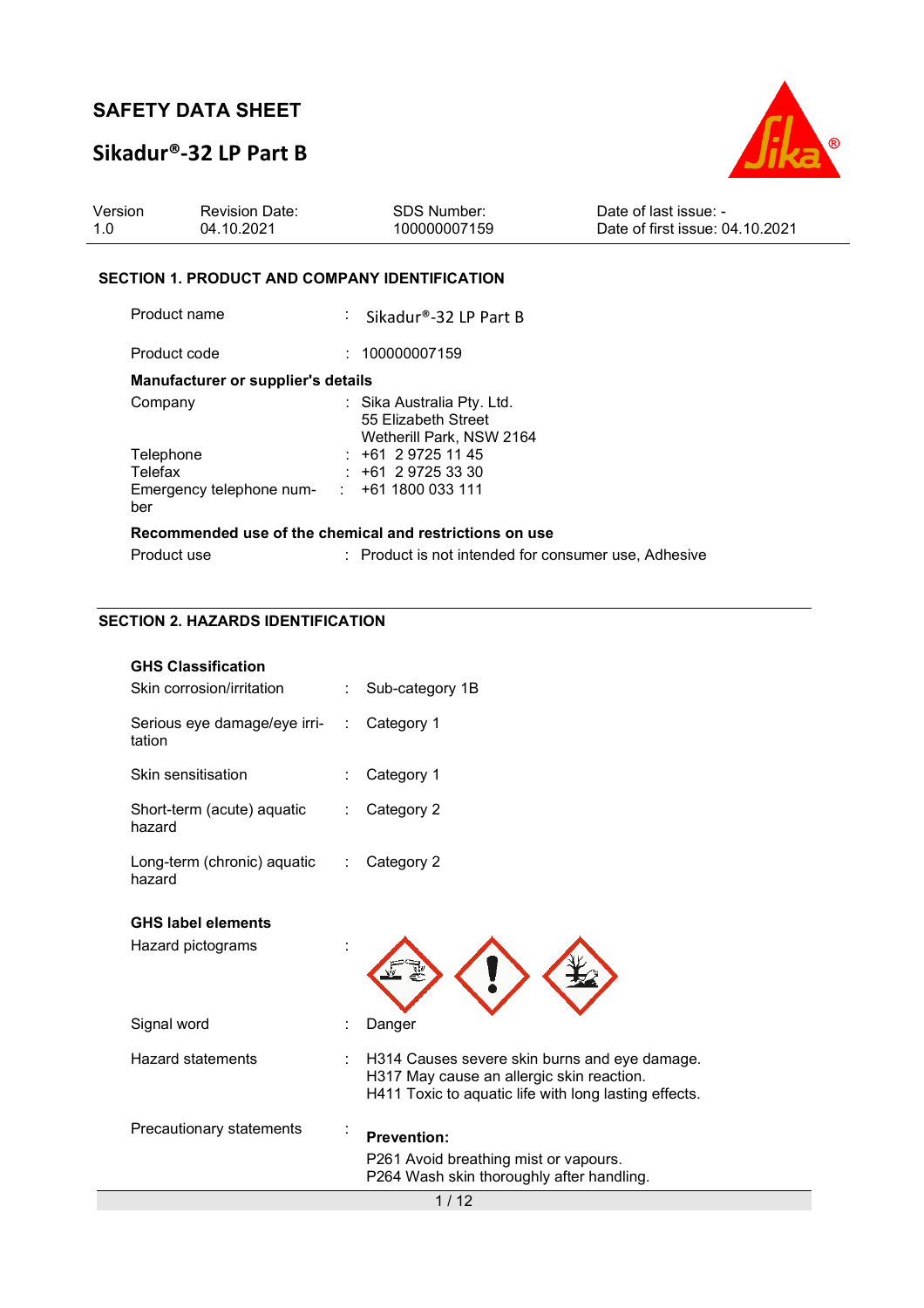### **Sikadur®-32 LP Part B**



| Version<br>1.0 | <b>Revision Date:</b><br>04.10.2021 | <b>SDS Number:</b><br>100000007159                                                                                                                                                                | Date of last issue: -<br>Date of first issue: 04.10.2021                                                                                                                                                                                                                                                                                                                                                                                                                                                                                                                     |
|----------------|-------------------------------------|---------------------------------------------------------------------------------------------------------------------------------------------------------------------------------------------------|------------------------------------------------------------------------------------------------------------------------------------------------------------------------------------------------------------------------------------------------------------------------------------------------------------------------------------------------------------------------------------------------------------------------------------------------------------------------------------------------------------------------------------------------------------------------------|
|                |                                     | the workplace.<br>P273 Avoid release to the environment.<br>tion/ face protection/ hearing protection.                                                                                            | P272 Contaminated work clothing should not be allowed out of<br>P280 Wear protective gloves/ protective clothing/ eye protec-                                                                                                                                                                                                                                                                                                                                                                                                                                                |
|                |                                     | <b>Response:</b><br>induce vomiting.<br>ly all contaminated clothing. Rinse skin with water.<br>POISON CENTER/ doctor.<br>CENTER/ doctor.<br>vice/ attention.<br>reuse.<br>P391 Collect spillage. | P301 + P330 + P331 IF SWALLOWED: Rinse mouth. Do NOT<br>P303 + P361 + P353 IF ON SKIN (or hair): Take off immediate-<br>P304 + P340 + P310 IF INHALED: Remove person to fresh air<br>and keep comfortable for breathing. Immediately call a<br>P305 + P351 + P338 + P310 IF IN EYES: Rinse cautiously with<br>water for several minutes. Remove contact lenses, if present<br>and easy to do. Continue rinsing. Immediately call a POISON<br>P333 + P313 If skin irritation or rash occurs: Get medical ad-<br>P362 + P364 Take off contaminated clothing and wash it before |
|                |                                     | Disposal:<br>disposal plant.                                                                                                                                                                      | P501 Dispose of contents/ container to an approved waste                                                                                                                                                                                                                                                                                                                                                                                                                                                                                                                     |

## **Other hazards which do not result in classification**

None known.

### **SECTION 3. COMPOSITION/INFORMATION ON INGREDIENTS**

Substance / Mixture : Mixture

#### **Components**

| Chemical name                                | CAS-No.        | Concentration (% w/w) |
|----------------------------------------------|----------------|-----------------------|
| Quartz (SiO2)                                | 14808-60-7     | $>= 10 - 30$          |
| (1-methylethyl)-1,1'-biphenyl                | 25640-78-2     | $>= 10 - 30$          |
| 3-aminomethyl-3,5,5-trimethylcyclohexylamine | 2855-13-2      | $>= 5 - 10$           |
| 3,6-diazaoctanethylenediamin                 | $112 - 24 - 3$ | $>= 5 - 10$           |
| benzyl alcohol                               | 100-51-6       | $0 - 510$             |
| Adduct IA (epoxy amine adduct)               | 68609-08-5     | $>= 1 - 10$           |
| 2-(2-aminoethylamino)ethanol                 | $111 - 41 - 1$ | $0 - 0.3$             |
| 2-piperazin-1-ylethylamine                   | 140-31-8       | $0 - 1$               |

#### **SECTION 4. FIRST AID MEASURES**

General advice : Move out of dangerous area.

Consult a physician.

Show this safety data sheet to the doctor in attendance.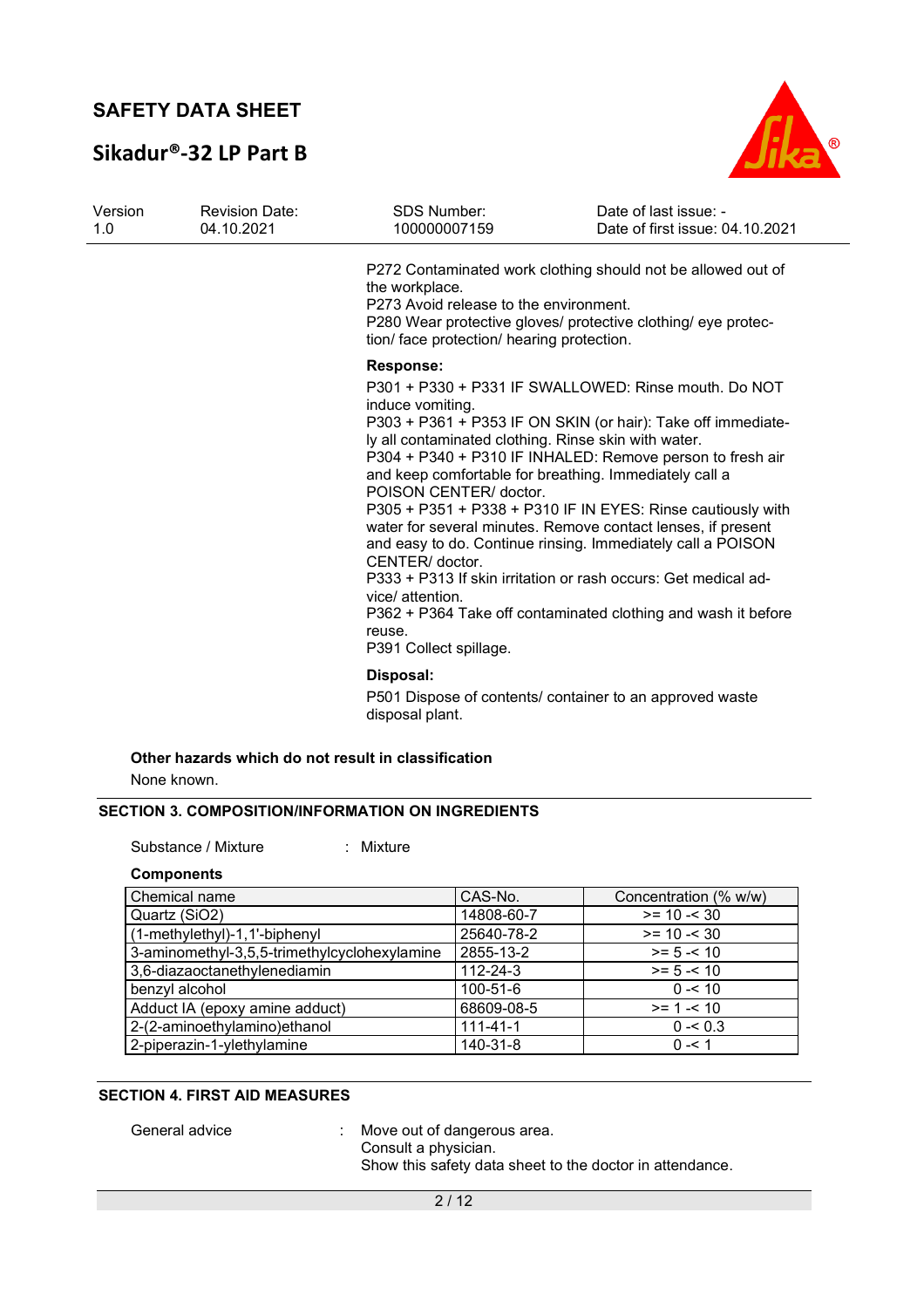# **Sikadur®-32 LP Part B**



| Version<br>1.0                                                    | <b>Revision Date:</b><br>04.10.2021 |  | SDS Number:<br>100000007159                                                                                                                                                                                                                                                                                             | Date of last issue: -<br>Date of first issue: 04.10.2021 |  |
|-------------------------------------------------------------------|-------------------------------------|--|-------------------------------------------------------------------------------------------------------------------------------------------------------------------------------------------------------------------------------------------------------------------------------------------------------------------------|----------------------------------------------------------|--|
| If inhaled                                                        |                                     |  | Move to fresh air.<br>Consult a physician after significant exposure.                                                                                                                                                                                                                                                   |                                                          |  |
| In case of skin contact                                           |                                     |  | Take off contaminated clothing and shoes immediately.<br>Wash off with soap and plenty of water.<br>Immediate medical treatment is necessary as untreated<br>wounds from corrosion of the skin heal slowly and with difficul-<br>ty.                                                                                    |                                                          |  |
|                                                                   | In case of eye contact              |  | Small amounts splashed into eyes can cause irreversible tis-<br>sue damage and blindness.<br>In the case of contact with eyes, rinse immediately with plenty<br>of water and seek medical advice.<br>Continue rinsing eyes during transport to hospital.<br>Remove contact lenses.<br>Keep eye wide open while rinsing. |                                                          |  |
| If swallowed                                                      |                                     |  | Clean mouth with water and drink afterwards plenty of water.<br>Do NOT induce vomiting.<br>Do not give milk or alcoholic beverages.<br>Never give anything by mouth to an unconscious person.<br>Take victim immediately to hospital.                                                                                   |                                                          |  |
| Most important symptoms<br>and effects, both acute and<br>delayed |                                     |  | Health injuries may be delayed.<br>corrosive effects<br>sensitising effects<br>Allergic reactions<br><b>Dermatitis</b><br>See Section 11 for more detailed information on health effects<br>and symptoms.<br>May cause an allergic skin reaction.<br>Causes serious eye damage.<br>Causes severe burns.                 |                                                          |  |
|                                                                   | Notes to physician                  |  | Treat symptomatically.                                                                                                                                                                                                                                                                                                  |                                                          |  |

#### **SECTION 5. FIREFIGHTING MEASURES**

| Suitable extinguishing media              | : Use extinguishing measures that are appropriate to local cir-<br>cumstances and the surrounding environment.                                                                                                                  |  |
|-------------------------------------------|---------------------------------------------------------------------------------------------------------------------------------------------------------------------------------------------------------------------------------|--|
| Specific hazards during fire-<br>fighting | $\therefore$ Do not allow run-off from fire fighting to enter drains or water<br>courses.                                                                                                                                       |  |
| ucts                                      | Hazardous combustion prod- : No hazardous combustion products are known                                                                                                                                                         |  |
| Specific extinguishing meth-<br>ods       | : Collect contaminated fire extinguishing water separately. This<br>must not be discharged into drains.<br>Fire residues and contaminated fire extinguishing water must<br>be disposed of in accordance with local regulations. |  |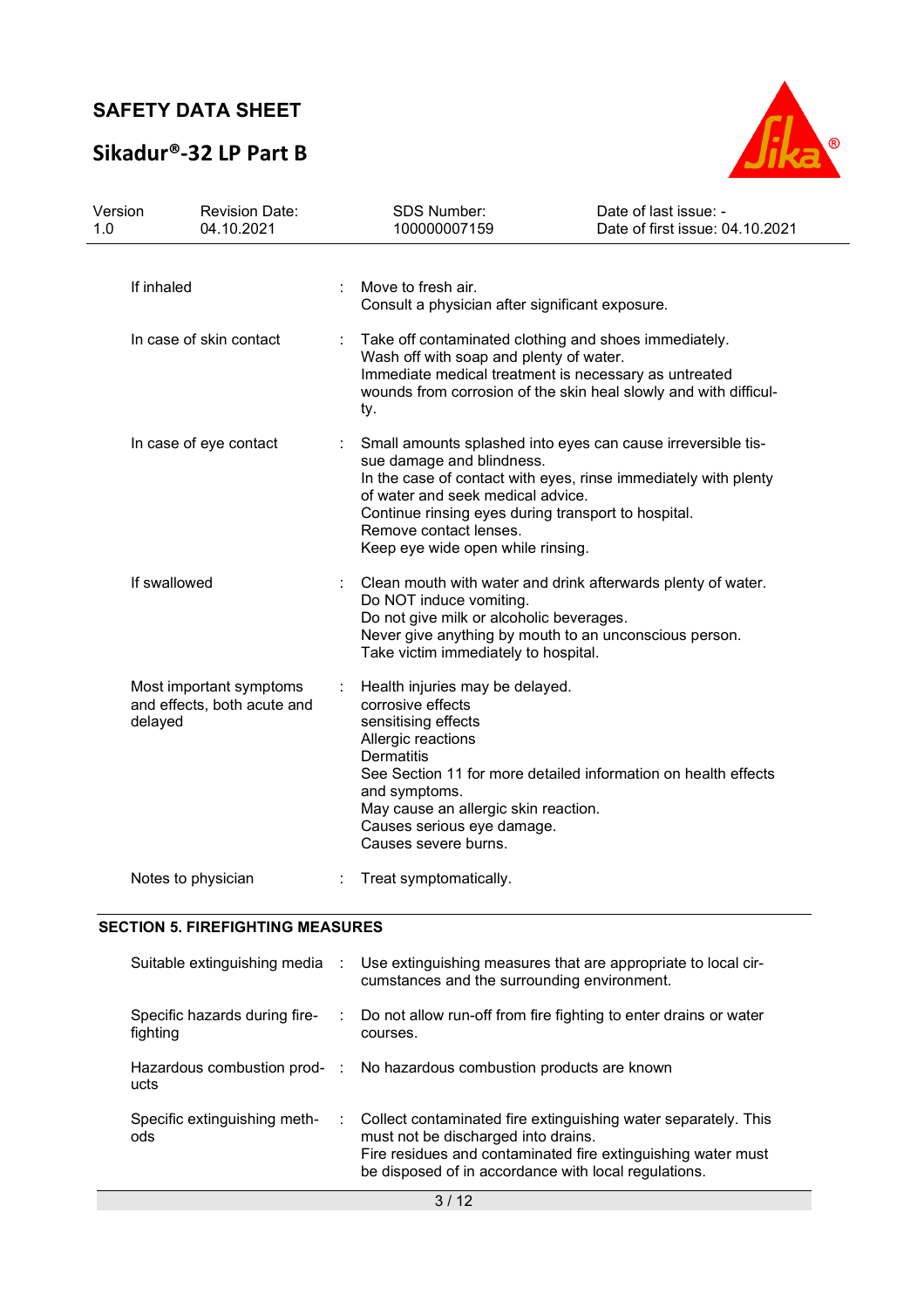# **Sikadur®-32 LP Part B**



| Version<br>1.0 |                                  | <b>Revision Date:</b><br>04.10.2021                         |   | <b>SDS Number:</b><br>100000007159                                                                                                                                                                                                                                                                                                                                                                                                                                                                                                           | Date of last issue: -<br>Date of first issue: 04.10.2021 |
|----------------|----------------------------------|-------------------------------------------------------------|---|----------------------------------------------------------------------------------------------------------------------------------------------------------------------------------------------------------------------------------------------------------------------------------------------------------------------------------------------------------------------------------------------------------------------------------------------------------------------------------------------------------------------------------------------|----------------------------------------------------------|
|                | for firefighters<br>Hazchem Code | Special protective equipment :                              |   | In the event of fire, wear self-contained breathing apparatus.<br>2X                                                                                                                                                                                                                                                                                                                                                                                                                                                                         |                                                          |
|                |                                  |                                                             |   |                                                                                                                                                                                                                                                                                                                                                                                                                                                                                                                                              |                                                          |
|                |                                  | <b>SECTION 6. ACCIDENTAL RELEASE MEASURES</b>               |   |                                                                                                                                                                                                                                                                                                                                                                                                                                                                                                                                              |                                                          |
|                | gency procedures                 | Personal precautions, protec- :<br>tive equipment and emer- |   | Use personal protective equipment.<br>Deny access to unprotected persons.                                                                                                                                                                                                                                                                                                                                                                                                                                                                    |                                                          |
|                |                                  | Environmental precautions                                   |   | Do not flush into surface water or sanitary sewer system.<br>If the product contaminates rivers and lakes or drains inform<br>respective authorities.                                                                                                                                                                                                                                                                                                                                                                                        |                                                          |
|                |                                  | Methods and materials for<br>containment and cleaning up    |   | Soak up with inert absorbent material (e.g. sand, silica gel,<br>acid binder, universal binder, sawdust).<br>Keep in suitable, closed containers for disposal.                                                                                                                                                                                                                                                                                                                                                                               |                                                          |
|                |                                  | <b>SECTION 7. HANDLING AND STORAGE</b>                      |   |                                                                                                                                                                                                                                                                                                                                                                                                                                                                                                                                              |                                                          |
|                | fire and explosion               | Advice on protection against                                |   | Normal measures for preventive fire protection.                                                                                                                                                                                                                                                                                                                                                                                                                                                                                              |                                                          |
|                |                                  | Advice on safe handling                                     |   | Avoid exceeding the given occupational exposure limits (see<br>section 8).<br>Do not get in eyes, on skin, or on clothing.<br>For personal protection see section 8.<br>Persons with a history of skin sensitisation problems or asth-<br>ma, allergies, chronic or recurrent respiratory disease should<br>not be employed in any process in which this mixture is being<br>used.<br>Smoking, eating and drinking should be prohibited in the ap-<br>plication area.<br>Follow standard hygiene measures when handling chemical<br>products |                                                          |
|                | Hygiene measures                 |                                                             |   | Handle in accordance with good industrial hygiene and safety<br>practice.<br>When using do not eat or drink.<br>When using do not smoke.<br>Wash hands before breaks and at the end of workday.                                                                                                                                                                                                                                                                                                                                              |                                                          |
|                |                                  | Conditions for safe storage                                 | ÷ | Store in original container.<br>Keep container tightly closed in a dry and well-ventilated<br>place.                                                                                                                                                                                                                                                                                                                                                                                                                                         |                                                          |

Observe label precautions.

Store in accordance with local regulations.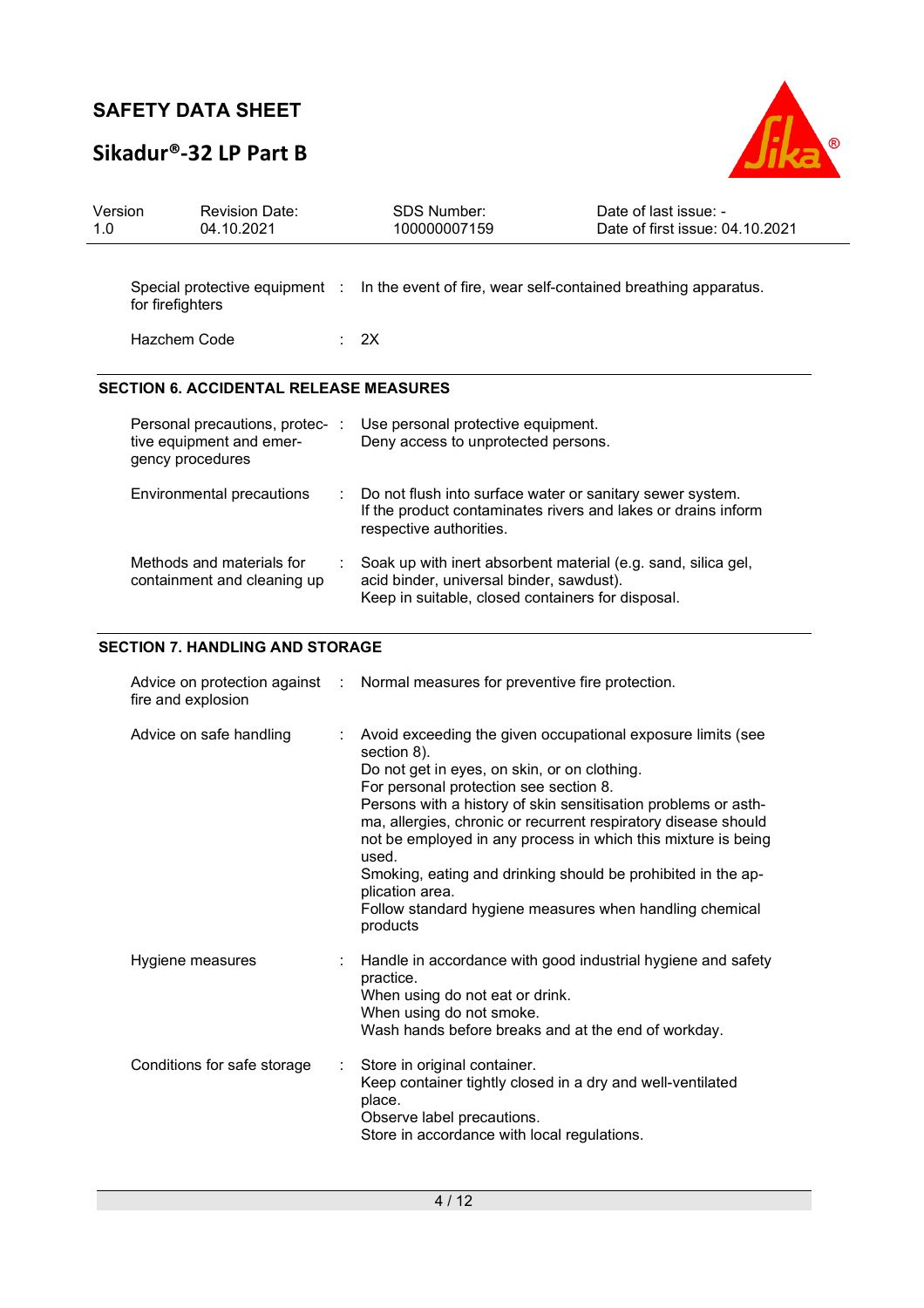### **Sikadur®-32 LP Part B**



| Version | <b>Revision Date:</b> | SDS Number:  | Date of last issue: -           |
|---------|-----------------------|--------------|---------------------------------|
| 1.0     | 04.10.2021            | 100000007159 | Date of first issue: 04.10.2021 |

#### **SECTION 8. EXPOSURE CONTROLS/PERSONAL PROTECTION**

#### **Components with workplace control parameters**

| Components                          | CAS-No.                                                                                                                                                                                                                                                                                                                  | Value type<br>(Form of<br>exposure) | Control parame-<br>ters / Permissible<br>concentration         | <b>Basis</b> |  |
|-------------------------------------|--------------------------------------------------------------------------------------------------------------------------------------------------------------------------------------------------------------------------------------------------------------------------------------------------------------------------|-------------------------------------|----------------------------------------------------------------|--------------|--|
| Quartz (SiO2)                       | 14808-60-7                                                                                                                                                                                                                                                                                                               | TWA (Res-<br>pirable dust)          | $0.05$ mg/m $3$                                                | AU OEL       |  |
|                                     |                                                                                                                                                                                                                                                                                                                          | cinogenic potential for humans      | Further information: Category 1A (Carc. 1A) Known to have car- |              |  |
| Appropriate engineering<br>controls | vent exposure to vapours.                                                                                                                                                                                                                                                                                                |                                     | Use adequate ventilation and/or engineering controls to pre-   |              |  |
| Personal protective equipment       |                                                                                                                                                                                                                                                                                                                          |                                     |                                                                |              |  |
| Respiratory protection              | In case of inadequate ventilation wear respiratory protection.<br>Respirator selection must be based on known or anticipated<br>exposure levels, the hazards of the product and the safe<br>working limits of the selected respirator.                                                                                   |                                     |                                                                |              |  |
| Hand protection                     | Chemical-resistant, impervious gloves complying with an<br>approved standard should be worn at all times when handling<br>chemical products if a risk assessment indicates this is nec-<br>essary.<br>Follow AS/NZS 1337.1<br>Recommended: Butyl rubber/nitrile rubber gloves.<br>Contaminated gloves should be removed. |                                     |                                                                |              |  |
| Eye protection                      | Safety goggles<br>Wear suitable face shield.                                                                                                                                                                                                                                                                             |                                     |                                                                |              |  |
| Skin and body protection            | Protective clothing (e.g. safety shoes, long-sleeved working<br>clothing, long trousers)<br>Follow AS 2210:3<br>Rubber aprons                                                                                                                                                                                            |                                     |                                                                |              |  |

#### **SECTION 9. PHYSICAL AND CHEMICAL PROPERTIES**

| Appearance                                                  |                 | paste                              |
|-------------------------------------------------------------|-----------------|------------------------------------|
| Colour                                                      | ÷               | brown                              |
| Odour                                                       | <b>Property</b> | amine-like                         |
| Odour Threshold                                             | ÷.              | No data available                  |
| рH                                                          |                 | : ca. 11<br>Concentration: 500 g/l |
| Melting point/range / Freezing : No data available<br>point |                 |                                    |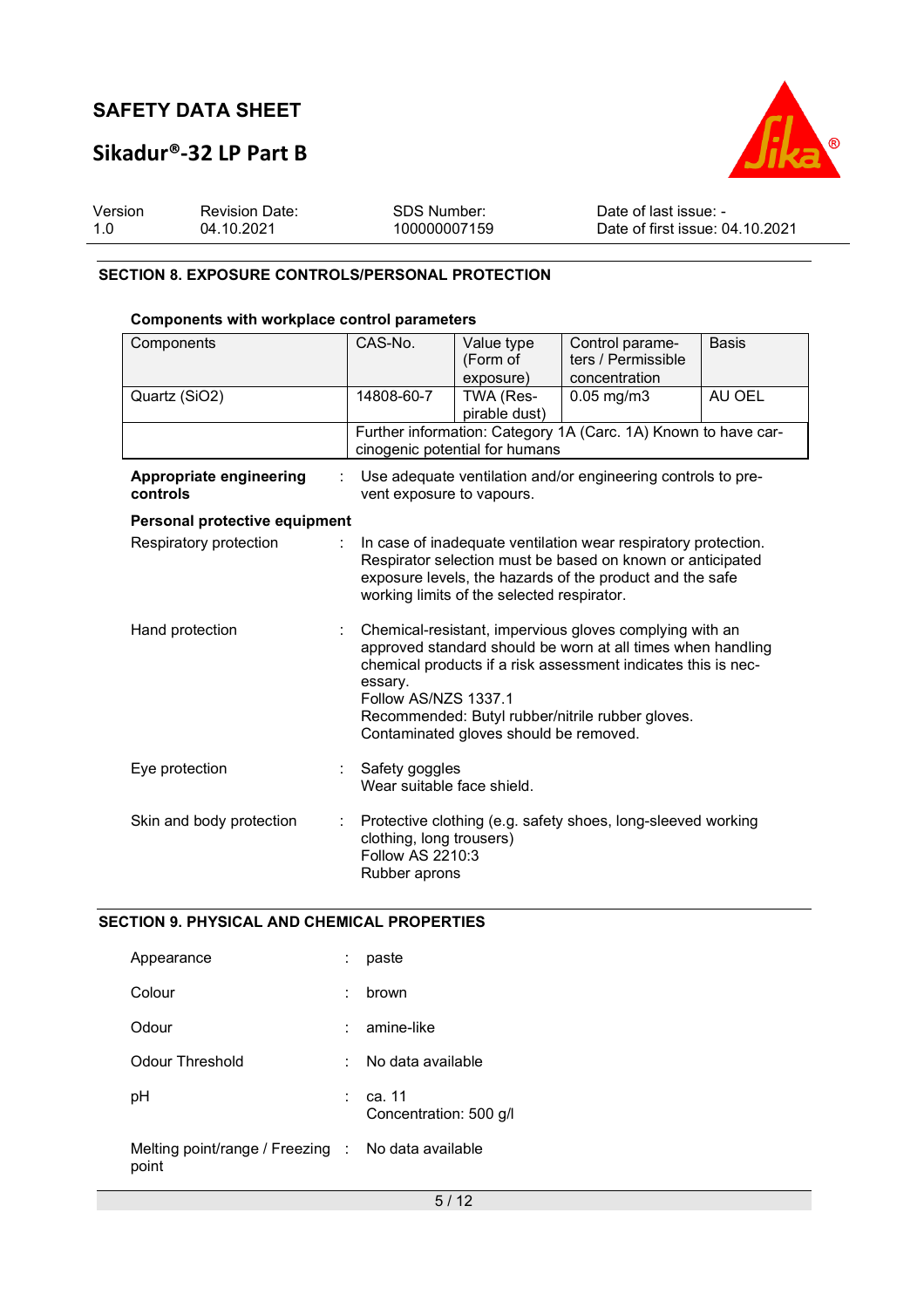## **Sikadur®-32 LP Part B**



| Version<br>1.0 | <b>Revision Date:</b><br>04.10.2021                 |   | SDS Number:<br>100000007159                                                                                                                                             | Date of last issue: -<br>Date of first issue: 04.10.2021 |
|----------------|-----------------------------------------------------|---|-------------------------------------------------------------------------------------------------------------------------------------------------------------------------|----------------------------------------------------------|
|                | Boiling point/boiling range                         |   | No data available                                                                                                                                                       |                                                          |
|                | Flash point                                         |   | > 101 °C (214 °F)<br>(Method: closed cup)                                                                                                                               |                                                          |
|                | Evaporation rate                                    |   | No data available                                                                                                                                                       |                                                          |
|                | Flammability (solid, gas)                           |   | No data available                                                                                                                                                       |                                                          |
|                | Upper explosion limit / Upper<br>flammability limit | ÷ | No data available                                                                                                                                                       |                                                          |
|                | Lower explosion limit / Lower<br>flammability limit | ÷ | No data available                                                                                                                                                       |                                                          |
|                | Vapour pressure                                     |   | 0.07 hPa                                                                                                                                                                |                                                          |
|                | Relative vapour density                             |   | No data available                                                                                                                                                       |                                                          |
|                | Density                                             |   | ca. 1.4 g/cm3 (20 °C (68 °F))                                                                                                                                           |                                                          |
|                | Solubility(ies)<br>Water solubility                 |   | insoluble                                                                                                                                                               |                                                          |
|                | Solubility in other solvents                        | ÷ | No data available                                                                                                                                                       |                                                          |
|                | Partition coefficient: n-<br>octanol/water          |   | No data available                                                                                                                                                       |                                                          |
|                | Auto-ignition temperature                           |   | Not applicable                                                                                                                                                          |                                                          |
|                |                                                     |   | No data available                                                                                                                                                       |                                                          |
|                | Decomposition temperature                           |   | No data available                                                                                                                                                       |                                                          |
|                | Viscosity<br>Viscosity, dynamic                     |   | No data available                                                                                                                                                       |                                                          |
|                | Viscosity, kinematic                                |   | $>$ 20.5 mm2/s (40 °C (104 °F))                                                                                                                                         |                                                          |
|                | <b>Explosive properties</b>                         |   | No data available                                                                                                                                                       |                                                          |
|                | Oxidizing properties                                |   | No data available                                                                                                                                                       |                                                          |
|                | Volatile organic compounds                          |   | Directive 2010/75/EU of 24 November 2010 on industrial<br>emissions (integrated pollution prevention and control)<br>Volatile organic compounds (VOC) content: 5.1% w/w |                                                          |

| : No dangerous reaction known under conditions of normal use. |
|---------------------------------------------------------------|
|                                                               |

**SECTION 10. STABILITY AND REACTIVITY**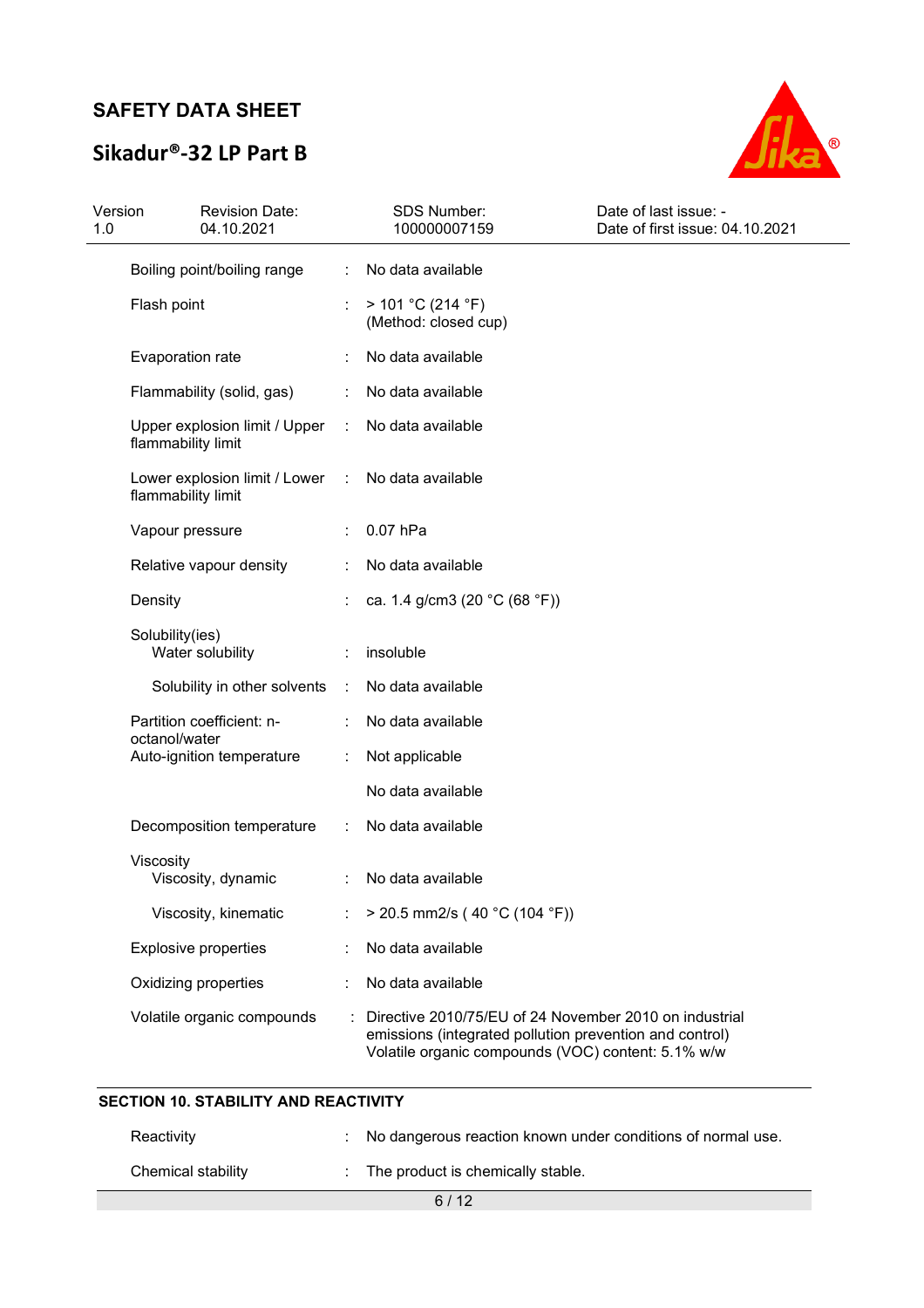# **Sikadur®-32 LP Part B**



| Version<br>1.0 | <b>Revision Date:</b><br>04.10.2021                                     |    | <b>SDS Number:</b><br>100000007159                                               | Date of last issue: -<br>Date of first issue: 04.10.2021 |
|----------------|-------------------------------------------------------------------------|----|----------------------------------------------------------------------------------|----------------------------------------------------------|
| tions          |                                                                         |    | Possibility of hazardous reac- : Stable under recommended storage conditions.    |                                                          |
|                | Conditions to avoid                                                     |    | No data available                                                                |                                                          |
|                | Incompatible materials                                                  |    | $:$ see section 7.                                                               |                                                          |
|                | <b>SECTION 11. TOXICOLOGICAL INFORMATION</b>                            |    |                                                                                  |                                                          |
|                | <b>Acute toxicity</b><br>Not classified based on available information. |    |                                                                                  |                                                          |
|                | Components:                                                             |    |                                                                                  |                                                          |
|                | (1-methylethyl)-1,1'-biphenyl:<br>Acute oral toxicity                   |    | LD50 Oral (Rat): 4,650 mg/kg<br>Method: OECD Test Guideline 401                  |                                                          |
|                | 3-aminomethyl-3,5,5-trimethylcyclohexylamine:<br>Acute oral toxicity    |    | : LD50 Oral (Rat): 1,030 mg/kg                                                   |                                                          |
|                | Acute inhalation toxicity                                               | ÷. | $LC50$ (Rat): $> 5.01$ mg/l<br>Exposure time: 4 h<br>Test atmosphere: dust/mist  |                                                          |
|                | Acute dermal toxicity                                                   | ÷. | LD50 Dermal (Rabbit): > 2,000 mg/kg                                              |                                                          |
|                | 3,6-diazaoctanethylenediamin:<br>Acute oral toxicity                    |    | LD50 Oral (Rat): 1,716 mg/kg                                                     |                                                          |
|                | Acute dermal toxicity                                                   |    | LD50 Dermal (Rabbit): 1,465 mg/kg                                                |                                                          |
|                | benzyl alcohol:<br>Acute oral toxicity                                  |    | LD50 Oral (Rat): 1,620 mg/kg                                                     |                                                          |
|                | Acute inhalation toxicity                                               |    | $LC50$ (Rat): $> 4.178$ mg/l<br>Exposure time: 4 h<br>Test atmosphere: dust/mist |                                                          |
|                | Adduct IA (epoxy amine adduct):<br>Acute oral toxicity                  |    | LD50 Oral (Rat, female): 300 - 2,000 mg/kg<br>Method: OECD Test Guideline 423    |                                                          |
|                | 2-piperazin-1-ylethylamine:<br>Acute oral toxicity                      |    | LD50 Oral (Rat): 2,097 mg/kg                                                     |                                                          |
|                | Acute dermal toxicity                                                   |    | LD50 Dermal (Rabbit): ca. 866 mg/kg                                              |                                                          |
|                | <b>Skin corrosion/irritation</b><br>Causes severe burns.                |    |                                                                                  |                                                          |

7 / 12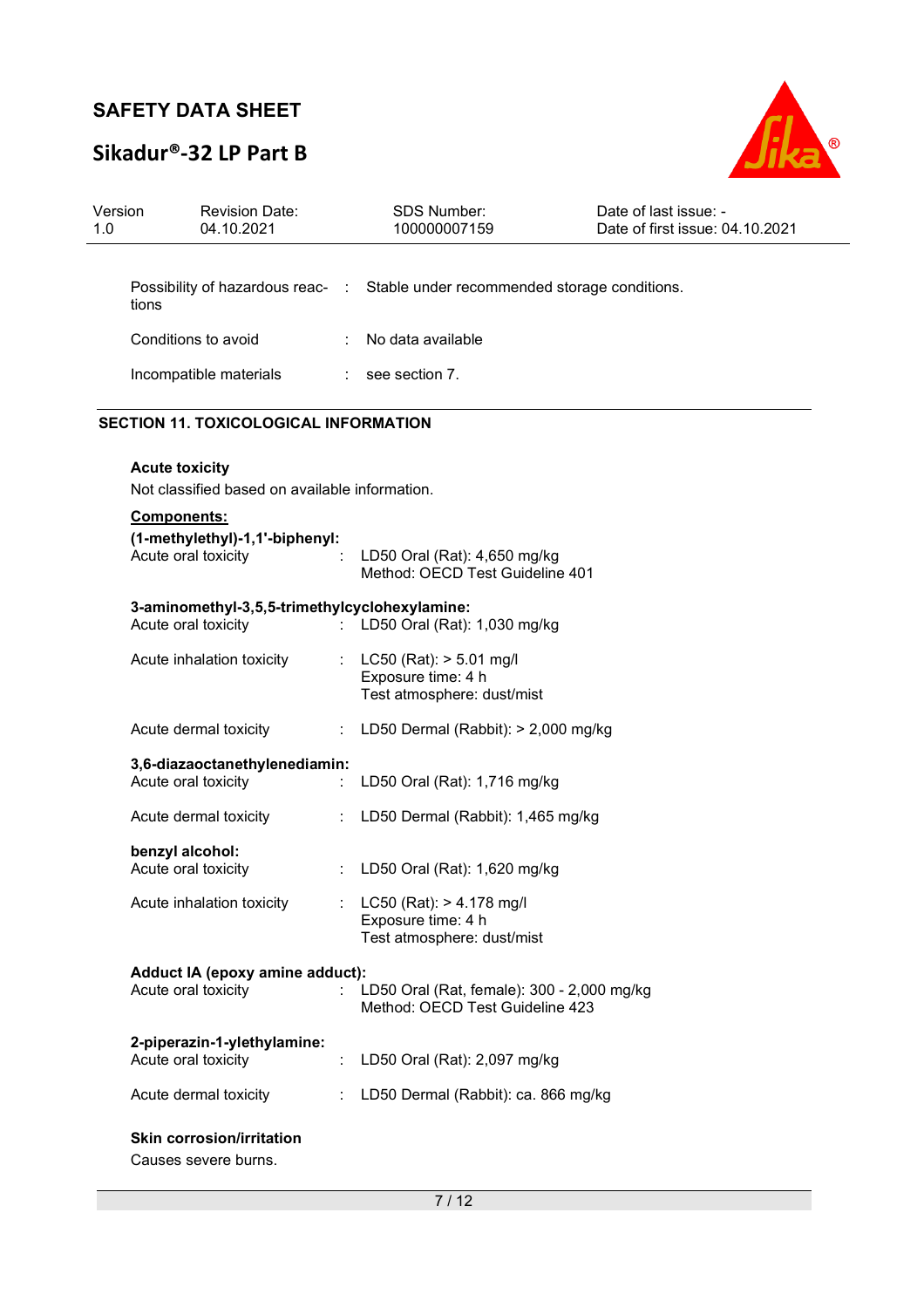# **Sikadur®-32 LP Part B**



| Version | Revision Date: | SDS Number:  | Date of last issue: -           |
|---------|----------------|--------------|---------------------------------|
| 1.0     | 04.10.2021     | 100000007159 | Date of first issue: 04.10.2021 |
|         |                |              |                                 |

### **Serious eye damage/eye irritation**

Causes serious eye damage.

#### **Respiratory or skin sensitisation**

#### **Skin sensitisation**

May cause an allergic skin reaction.

#### **Respiratory sensitisation**

Not classified based on available information.

#### **Chronic toxicity**

#### **Germ cell mutagenicity**

Not classified based on available information.

### **Carcinogenicity**

Not classified based on available information.

#### **Reproductive toxicity**  Not classified based on available information.

#### **STOT - single exposure**

Not classified based on available information.

#### **STOT - repeated exposure**

Not classified based on available information.

#### **Aspiration toxicity**  Not classified based on available information.

#### **SECTION 12. ECOLOGICAL INFORMATION**

#### **Ecotoxicity**

| <b>Components:</b><br>(1-methylethyl)-1,1'-biphenyl:<br>Toxicity to daphnia and other :<br>aquatic invertebrates | LC50 (Daphnia magna (Water flea)): 0.167 mg/l<br>Exposure time: 48 h                                                 |
|------------------------------------------------------------------------------------------------------------------|----------------------------------------------------------------------------------------------------------------------|
| 3-aminomethyl-3,5,5-trimethylcyclohexylamine:<br>plants                                                          | Toxicity to algae/aquatic : ErC50 (Desmodesmus subspicatus (green algae)): > 10 - 100<br>mq/l<br>Exposure time: 72 h |
| 3,6-diazaoctanethylenediamin:<br>Toxicity to fish                                                                | LC50 (Pimephales promelas (fathead minnow)): > 100 mg/l<br>Exposure time: 96 h                                       |
| Toxicity to daphnia and other :<br>aquatic invertebrates                                                         | EC50 (Daphnia (water flea)): $10 - 100$ mg/l<br>Exposure time: 48 h                                                  |
| Toxicity to algae/aquatic                                                                                        | EC50 (Pseudokirchneriella subcapitata (green algae)): 10 -                                                           |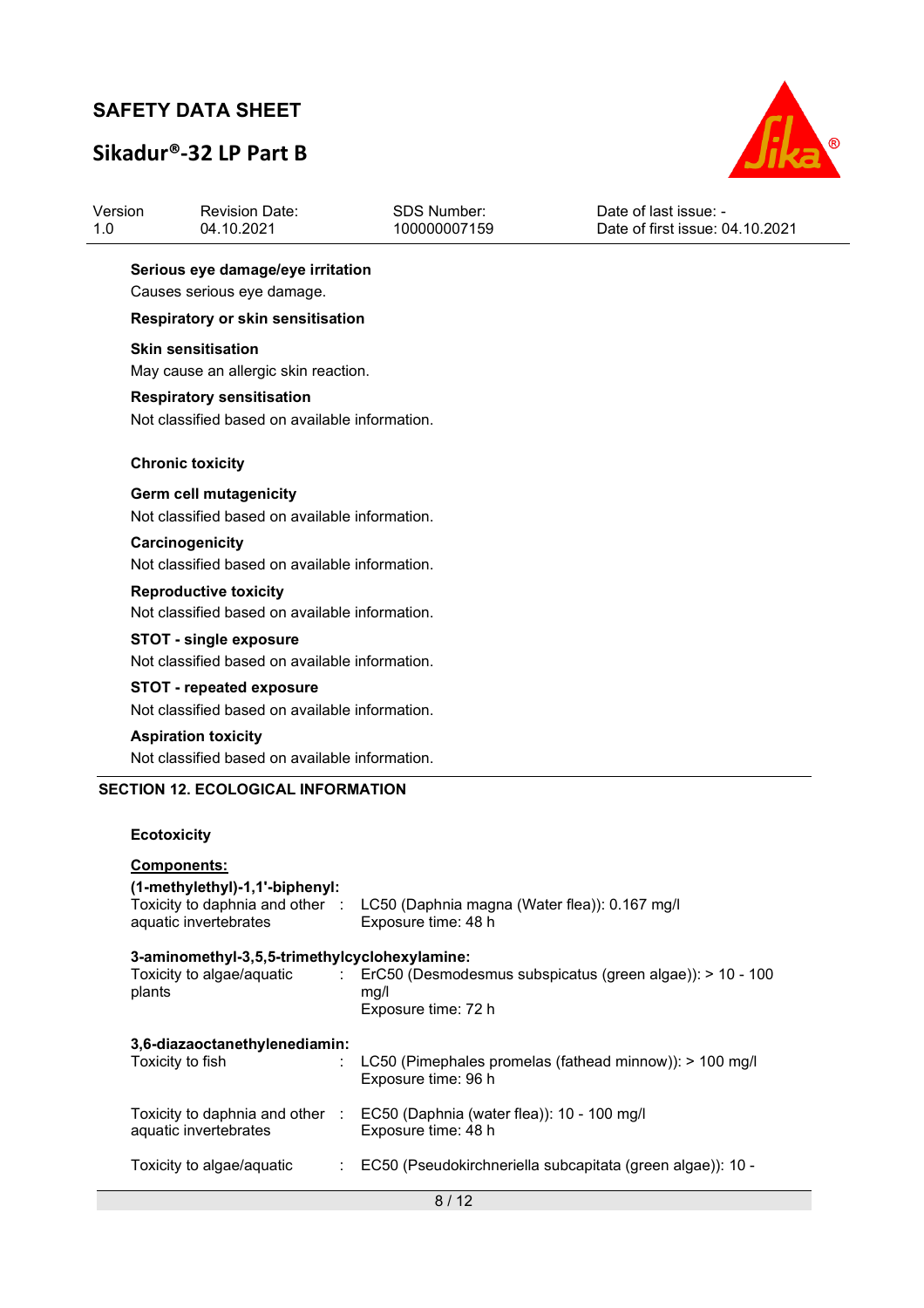## **Sikadur®-32 LP Part B**



| Version<br>1.0 |                                              | <b>Revision Date:</b><br>04.10.2021                                                           |        | SDS Number:<br>100000007159                                                                                                                            | Date of last issue: -<br>Date of first issue: 04.10.2021 |
|----------------|----------------------------------------------|-----------------------------------------------------------------------------------------------|--------|--------------------------------------------------------------------------------------------------------------------------------------------------------|----------------------------------------------------------|
|                | plants                                       |                                                                                               |        | 100 mg/l<br>Exposure time: 72 h                                                                                                                        |                                                          |
|                | benzyl alcohol:<br>Toxicity to fish          |                                                                                               |        | LC50 (Fish): > 100 mg/l<br>Exposure time: 96 h                                                                                                         |                                                          |
|                |                                              | Toxicity to daphnia and other :<br>aquatic invertebrates                                      |        | EC50 (Daphnia magna (Water flea)): > 100 mg/l<br>Exposure time: 48 h                                                                                   |                                                          |
|                | plants                                       | Adduct IA (epoxy amine adduct):<br>Toxicity to algae/aquatic                                  |        | EC50 (Pseudokirchneriella subcapitata (algae)): 3.13 mg/l<br>Exposure time: 72 h                                                                       |                                                          |
|                | icity)                                       | Toxicity to fish (Chronic tox-                                                                |        | LC50 (Danio rerio (zebra fish)): 1.62 mg/l<br>Exposure time: 96 h                                                                                      |                                                          |
|                | ic toxicity)                                 | Toxicity to daphnia and other<br>aquatic invertebrates (Chron-<br>2-piperazin-1-ylethylamine: | $\sim$ | EC50 (Daphnia magna (Water flea)): 1.75 mg/l<br>Exposure time: 48 h                                                                                    |                                                          |
|                | Toxicity to fish                             |                                                                                               |        | LC50 (Fish): > 100 mg/l<br>Exposure time: 96 h                                                                                                         |                                                          |
|                | No data available                            | Persistence and degradability                                                                 |        |                                                                                                                                                        |                                                          |
|                | No data available                            | <b>Bioaccumulative potential</b>                                                              |        |                                                                                                                                                        |                                                          |
|                | <b>Mobility in soil</b><br>No data available |                                                                                               |        |                                                                                                                                                        |                                                          |
|                |                                              | <b>Other adverse effects</b>                                                                  |        |                                                                                                                                                        |                                                          |
|                | <b>Product:</b><br>mation                    | Additional ecological infor-                                                                  |        | An environmental hazard cannot be excluded in the event of<br>unprofessional handling or disposal.<br>Toxic to aquatic life with long lasting effects. |                                                          |

### **SECTION 13. DISPOSAL CONSIDERATIONS**

| <b>Disposal methods</b> |                                                                                                                                                                                                                          |  |
|-------------------------|--------------------------------------------------------------------------------------------------------------------------------------------------------------------------------------------------------------------------|--|
| Waste from residues     | The product should not be allowed to enter drains, water<br>courses or the soil.<br>Do not contaminate ponds, waterways or ditches with chemi-<br>cal or used container.<br>Send to a licensed waste management company. |  |
| Contaminated packaging  | : Empty remaining contents.<br>Dispose of as unused product.                                                                                                                                                             |  |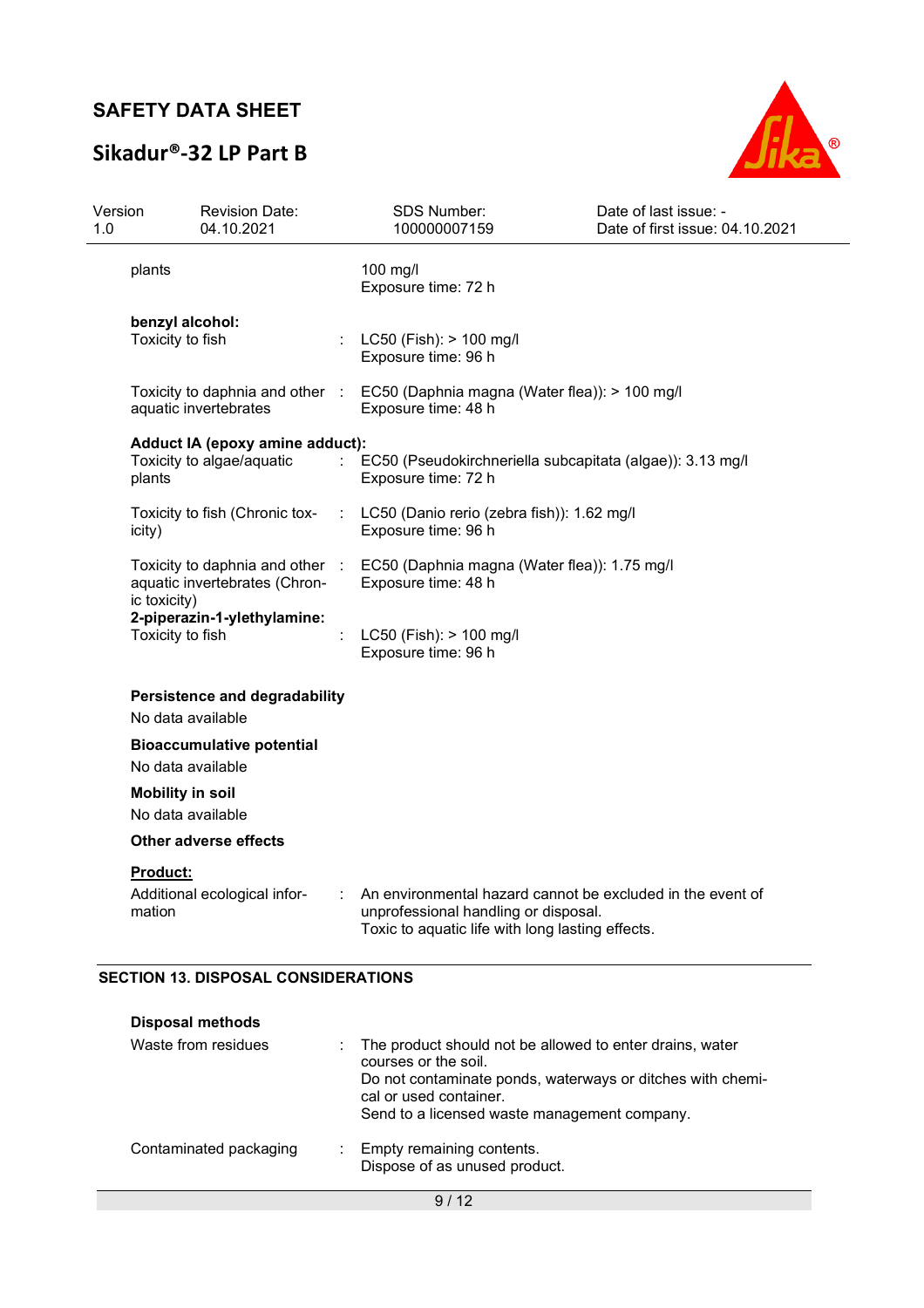### **Sikadur®-32 LP Part B**



| Version | <b>Revision Date:</b> | SDS Number:  | Date of last issue: -           |
|---------|-----------------------|--------------|---------------------------------|
| 1.0     | 04.10.2021            | 100000007159 | Date of first issue: 04.10.2021 |

Do not re-use empty containers.

If potential for exposure exists refer to Section 8 for specific personal protective equipment.

#### **SECTION 14. TRANSPORT INFORMATION**

#### **International Regulations**

| <b>IATA-DGR</b>                                        |   |                                                                                                              |
|--------------------------------------------------------|---|--------------------------------------------------------------------------------------------------------------|
| UN/ID No.                                              |   | <b>UN 1759</b>                                                                                               |
| Proper shipping name                                   |   | Corrosive solid, n.o.s.<br>(3-aminomethyl-3,5,5-trimethylcyclohexylamine, (1-<br>methylethyl)-1,1'-biphenyl) |
| Class                                                  |   | 8                                                                                                            |
| Packing group                                          |   | Ш                                                                                                            |
| Labels                                                 |   | Corrosive                                                                                                    |
| Packing instruction (cargo<br>aircraft)                |   | 864                                                                                                          |
| Packing instruction (passen-<br>ger aircraft)          | ÷ | 860                                                                                                          |
| <b>IMDG-Code</b>                                       |   |                                                                                                              |
| UN number                                              |   | <b>UN 1759</b>                                                                                               |
| Proper shipping name                                   |   | CORROSIVE SOLID, N.O.S.<br>(3-aminomethyl-3,5,5-trimethylcyclohexylamine, (1-<br>methylethyl)-1,1'-biphenyl) |
| Class                                                  |   | 8                                                                                                            |
| Packing group                                          |   | Ш                                                                                                            |
| Labels                                                 |   | 8                                                                                                            |
| EmS Code                                               |   | F-A, S-B                                                                                                     |
| Marine pollutant<br><b>IMDG-Code</b><br><b>Alkalis</b> |   | yes                                                                                                          |
|                                                        |   |                                                                                                              |

#### **Transport in bulk according to Annex II of MARPOL 73/78 and the IBC Code**

Not applicable for product as supplied.

#### **National Regulations**

| <b>ADG</b><br>UN number<br>Proper shipping name |     | <b>UN 1759</b><br>CORROSIVE SOLID, N.O.S.<br>(3-aminomethyl-3,5,5-trimethylcyclohexylamine, (1-<br>methylethyl)-1,1'-biphenyl) |
|-------------------------------------------------|-----|--------------------------------------------------------------------------------------------------------------------------------|
| Class                                           | : 8 |                                                                                                                                |
| Packing group<br>Labels<br><b>Hazchem Code</b>  |     | Ш<br>8<br>2X                                                                                                                   |

#### **Special precautions for user**

The transport classification(s) provided herein are for informational purposes only, and solely based upon the properties of the unpackaged material as it is described within this Safety Data Sheet.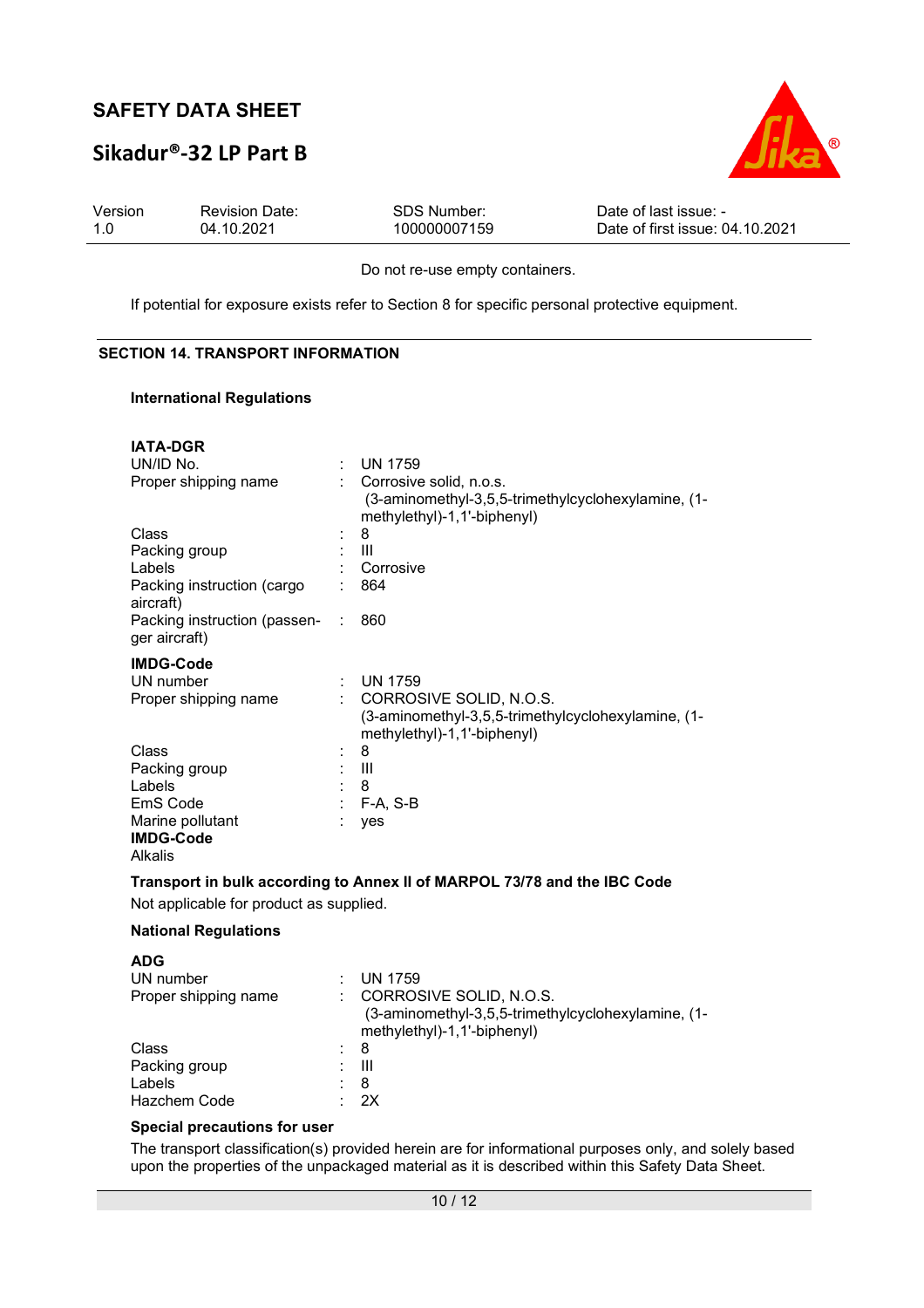### **Sikadur®-32 LP Part B**



| Version | <b>Revision Date:</b> | SDS Number:  | Date of last issue: -           |
|---------|-----------------------|--------------|---------------------------------|
| 1.0     | 04.10.2021            | 100000007159 | Date of first issue: 04.10.2021 |

Transportation classifications may vary by mode of transportation, package sizes, and variations in regional or country regulations.

#### **SECTION 15. REGULATORY INFORMATION**

| Safety, health and environmental regulations/legislation specific for the substance or mixture<br>Standard for the Uniform<br>$\therefore$ Schedule 5<br>Scheduling of Medicines and<br>Poisons |                                                                                                                                                                                                                    |
|-------------------------------------------------------------------------------------------------------------------------------------------------------------------------------------------------|--------------------------------------------------------------------------------------------------------------------------------------------------------------------------------------------------------------------|
| International Chemical Weapons Convention (CWC)<br>Schedules of Toxic Chemicals and Precursors<br><b>Prohibition/Licensing Requirements</b>                                                     | Not applicable<br>There is no applicable prohibition,<br>authorisation and restricted use<br>requirements, including for carcino-<br>gens referred to in Schedule 10 of<br>the model WHS Act and Regula-<br>tions. |

**The components of this product are reported in the following inventories:**  AIIC : On the inventory, or in compliance with the inventory

#### **SECTION 16. OTHER INFORMATION**

| <b>Revision Date</b><br>Date format      | 04.10.2021<br>dd.mm.yyyy                                                                                                                                                |
|------------------------------------------|-------------------------------------------------------------------------------------------------------------------------------------------------------------------------|
| <b>Full text of other abbreviations</b>  |                                                                                                                                                                         |
| AU OEL                                   | Australia. Workplace Exposure Standards for Airborne Con-<br>taminants.                                                                                                 |
| AU OEL / TWA<br><b>ADG</b><br><b>ADR</b> | Exposure standard - time weighted average<br>Australian Dangerous Goods Code.<br>European Agreement concerning the International Carriage of<br>Dangerous Goods by Road |
| CAS<br><b>DNEL</b>                       | <b>Chemical Abstracts Service</b><br>: Derived no-effect level                                                                                                          |
| EC50<br><b>GHS</b>                       | Half maximal effective concentration<br><b>Globally Harmonized System</b>                                                                                               |
| <b>IATA</b><br><b>IMDG</b>               | International Air Transport Association<br>International Maritime Code for Dangerous Goods                                                                              |
| LD50                                     | Median lethal dosis (the amount of a material, given all at<br>once, which causes the death of 50% (one half) of a group of<br>test animals)                            |
| LC50                                     | Median lethal concentration (concentrations of the chemical in<br>air that kills 50% of the test animals during the observation<br>period)                              |
| <b>MARPOL</b>                            | International Convention for the Prevention of Pollution from<br>Ships, 1973 as modified by the Protocol of 1978                                                        |
| OEL<br><b>PBT</b><br><b>PNEC</b>         | Occupational Exposure Limit<br>Persistent, bioaccumulative and toxic<br>Predicted no effect concentration                                                               |

11 / 12